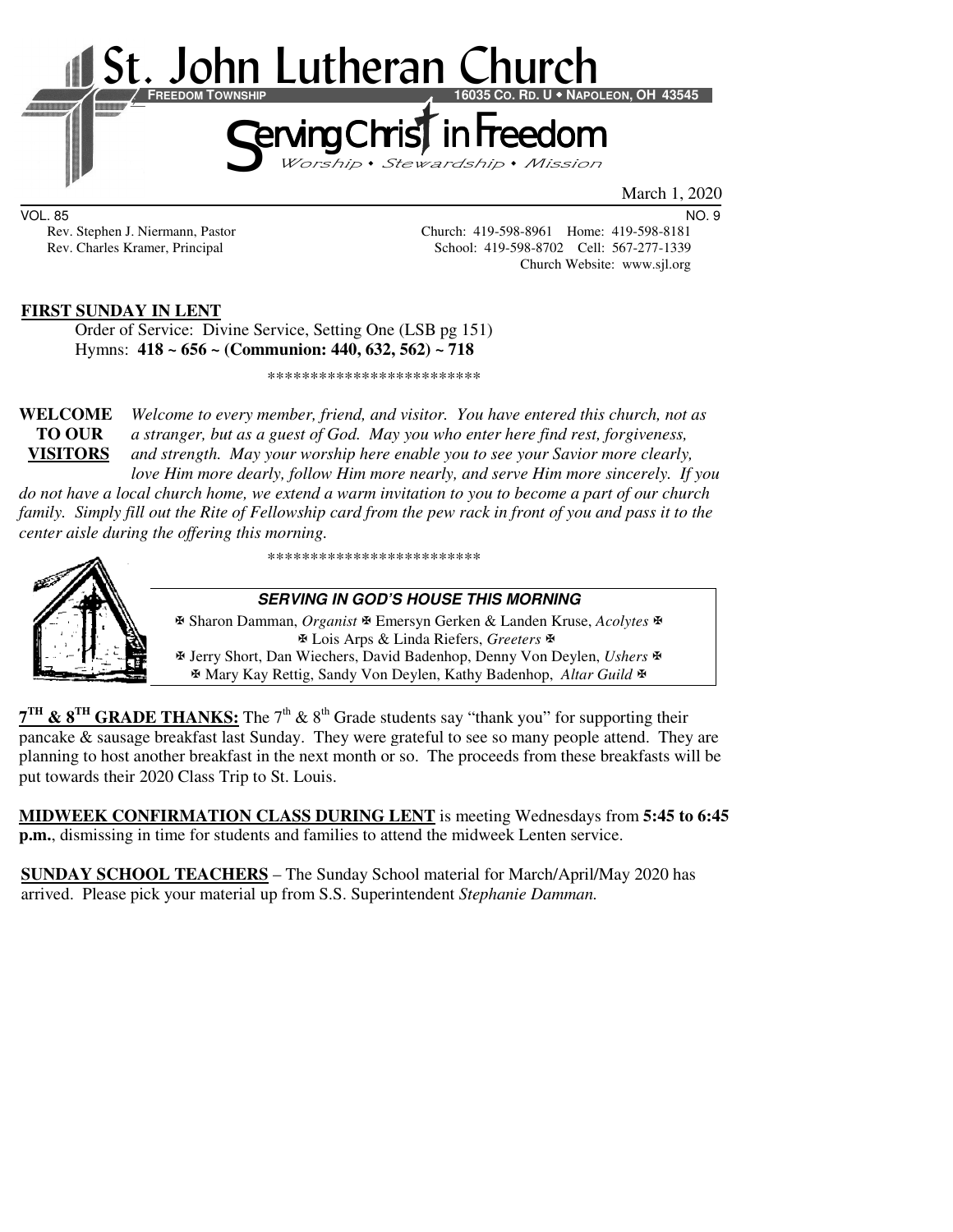|            | In God's House This Week | Online church calendar: www.DynaCal.com/sjl                                                           |  |  |  |
|------------|--------------------------|-------------------------------------------------------------------------------------------------------|--|--|--|
| Date       | <b>Time</b>              | <b>Activities</b>                                                                                     |  |  |  |
| Today      | 9:00 AM                  | <b>Communion Service</b>                                                                              |  |  |  |
|            | 10:20AM                  | Adult Bible Class; Sunday School; "The Lamp"                                                          |  |  |  |
| Tue.       | 8:35 AM                  | School Chapel led by Grades 5&6                                                                       |  |  |  |
|            | 7:00 PM                  | School Board & Stewardship Meetings                                                                   |  |  |  |
| Wed.       | 5:30 PM                  | Lenten Supper (see bulletin note)                                                                     |  |  |  |
|            | 5:45 PM                  | Midweek Confirmation Class $(5:45 - 6:45 PM)$                                                         |  |  |  |
|            | 6:00 PM                  | <b>Adult Bell Practice</b>                                                                            |  |  |  |
|            | <b>7:00 PM</b>           | Midweek Lenten Service; Offering: Good Shepherd Church - Toledo                                       |  |  |  |
|            |                          | Acolytes: Emersyn Gerken & Cal Bickel                                                                 |  |  |  |
|            |                          | Greeters: Richard & Bev Elling<br>Ushers: Jerry Short, Dan Wiechers, David Badenhop, Denny Von Deylen |  |  |  |
|            |                          |                                                                                                       |  |  |  |
|            |                          | Altar Guild: Mary Kay Rettig, Sandy Von Deylen, Kathy Badenhop                                        |  |  |  |
|            | 8:00 PM                  | <b>Adult Choir Practice</b>                                                                           |  |  |  |
| Thurs.     | 6:30 AM                  | Men's Lenten Bible Breakfast (see bulletin note)                                                      |  |  |  |
|            | 10:00AM                  | Women's Lenten Bible Study (see bulletin note)                                                        |  |  |  |
| $Fri. - -$ | Sun.                     | All Ohio Basketball Tournament in Cleveland                                                           |  |  |  |
| Sun.       | 9:00 AM                  | <b>Worship Service</b> with Communion following                                                       |  |  |  |
|            | 10:20AM                  | Adult Bible Class; Sunday School; "The Lamp"                                                          |  |  |  |
|            | 1:00 PM                  | 4-H Meetings                                                                                          |  |  |  |
| Mon.-      | 7:30 AM                  | Morning Meditations, WONW 1280 AM                                                                     |  |  |  |
| Sat.       |                          | Speaker: Rev. Donald Luhring, St. John Lutheran - Defiance                                            |  |  |  |

**MATTERS FOR PRAYER** – Please keep these people in your prayers:

- Shut-Ins: *Norma Damman, Renetta Homan,* and *Lester Rabe*
- *Delora Winkelman, Dorothy Gerken, Melba Elling, Eldor Gruenhagen,* and *Lorna Von Deylen*, at Genacross Lutheran Home
- *Evelyn Rohrs and Arlene Gerken,* at Assisted Living Genacross Lutheran Home, Napoleon
- *Harold Behrmann,* at Fulton Manor Wauseon for rehab following his recent hospitalization
- *Donald Landry,* residing at the Ohio Veteran's Home, Sandusky
- Armed Services: *Justin Atkinson, Jason Rohrs*, *Emily Schroeder, Connor Gerken, Seth Handy*
- *Rose Leonard, Florence Jones, Ruth Mahnke*, *Cheryl Yaw,* with various health issues
- *Willie Joost,* recovering from skin graft surgery for burns on his leg
- $\triangle$  *Brooke Bostelman and grandparents Roger & Shirley Bostelman, recovering in hospitals after* receiving severe injuries in a car accident
- ◆ *AJ & Kara (Elling) Call,* on the birth of a daughter, Blair Lynn, on Wed., Feb. 26<sup>th</sup>



# **DAYLIGHT SAVING TIME BEGINS NEXT WEEKEND! Why can't we**

**spring forward an hour on Friday afternoon instead?** But reality is reality, and the government says that Daylight Saving Time this year begins **next Sunday morning, March 8, at 2:00 a.m.** So be sure to set those clocks forward an hour before you go to bed, and let's put a positive spin on this – **at least springing forward one hour gets us one hour closer to being together in God's house!**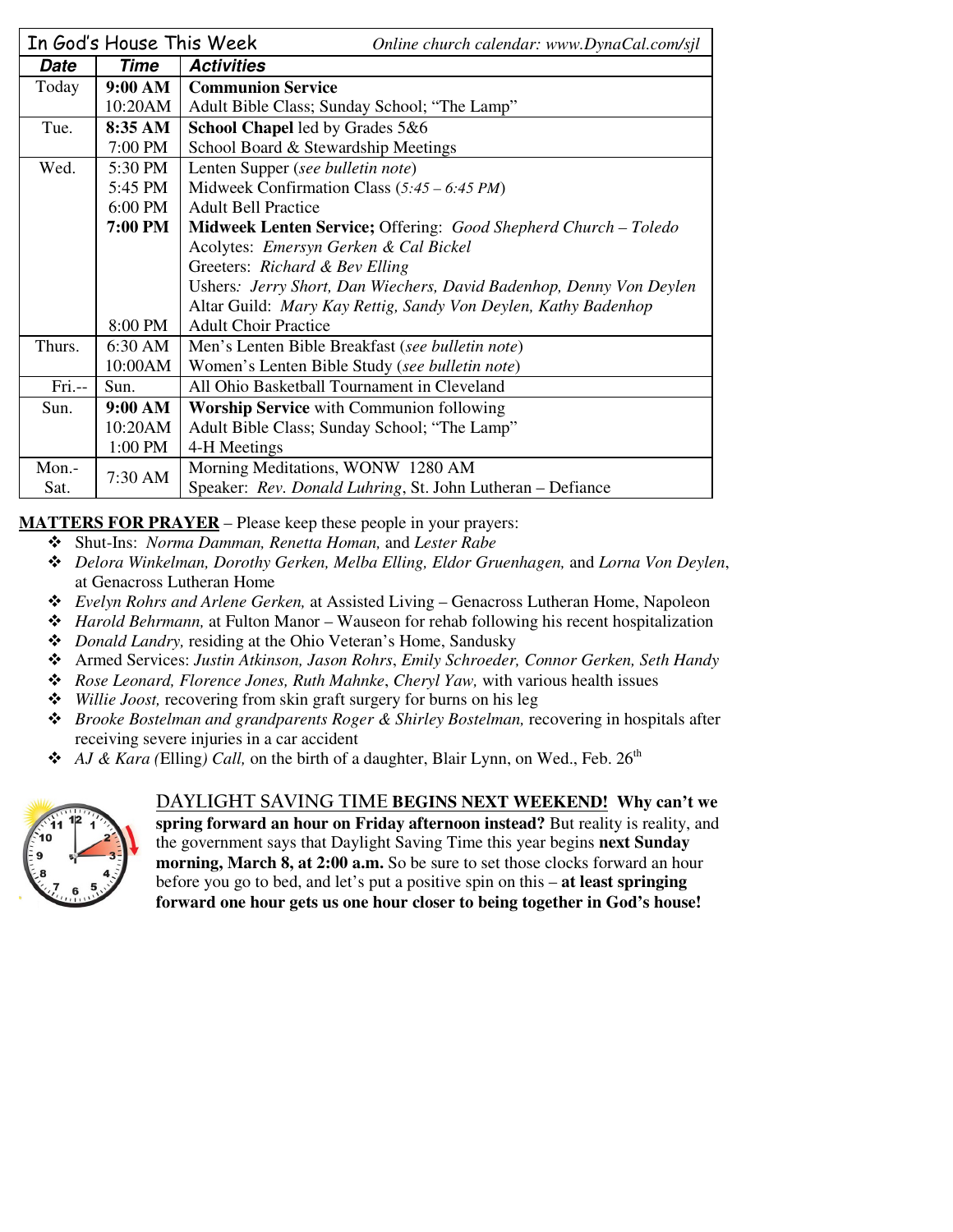**ANNUAL CHURCH CLEANING** – The list of the people for this year's annual church cleaning are listed on the blue insert in today's bulletin. Extra copies are also available on the narthex table. If you are on the list and feel you are not physically able to help with the cleaning for whatever reason, let your co-chair know and we'll make a note of that. Thank you!

| <b>FINANCIAL FACTS:</b> | Home Fund  | Synod & Missions | <b>Building Fund</b> |
|-------------------------|------------|------------------|----------------------|
| Weekly Need             | \$9,792.78 | \$500.00         | \$961.54             |
| Rec'd 2/23/20           | \$7,696.50 | \$369.00         | \$340.00             |

 **ATTENDANCE**: Sunday – 2/23/20 – 192

 **ASH WEDNESDAY SERVICE**: \$932.00 – Church Vocation Students; Attendance: 104

Lent Midweek 2020

Can you imagine losing everything you have in the span of a single day – your business and livelihood and your family? One day you're cruising along and life is good, and the next day everything is wiped out.

How would you feel about God if that happened to you? What would you say to God? Could you be as graceful in tragedy as was God's servant Job?



Martin Luther asserted that the book of *"Job is magnificent and sublime* 

*as no book of Scripture."* Others have called this book "the Shakespeare of the Bible." The early Christian scholar Jerome called *The Book of Job* an "eel," since the more one tries to contain it, the more slippery it becomes! The purpose of our Lenten emphasis is to learn how to apply *The Book of Job* to our lives so that it becomes less like an eel and more like a loving companion through life's dark valleys.

**Lent Midweek Service II ~ Wednesday, 7:00 p.m.** 

# **Theme: "Sweet Surrender" (Job 1:13-22)**

**Offering: Good Shepherd Church for the Deaf, Toledo**

**To Prepare: Read Job 1:13-22 and consider the following questions:** 

- 1) Can you relate with Job's catastrophes? How so?
- 2) What is the first thing Job did when he learned about his tragedies?
- 3) Why did Job bless God's name? What name of God gives you courage and strength in your trials? Will you bless that name?

**LENTEN SUPPERS**: Each Wednesday the  $6<sup>th</sup>$  thru  $8<sup>th</sup>$  graders will host Lenten suppers. The students will be raising funds in support of their class trip to St. Louis in June of 2020. This week's Lenten Supper menu is: *Baked Potato Bar, Salad, Dessert,* and *Drink.* Serving time is 5:30-6:30 p.m. Some of these dinners are a Thrivent Action Team Event. Any congregation member interested in donating a dessert for these suppers can drop off their dessert at the church prior to 5:00 PM.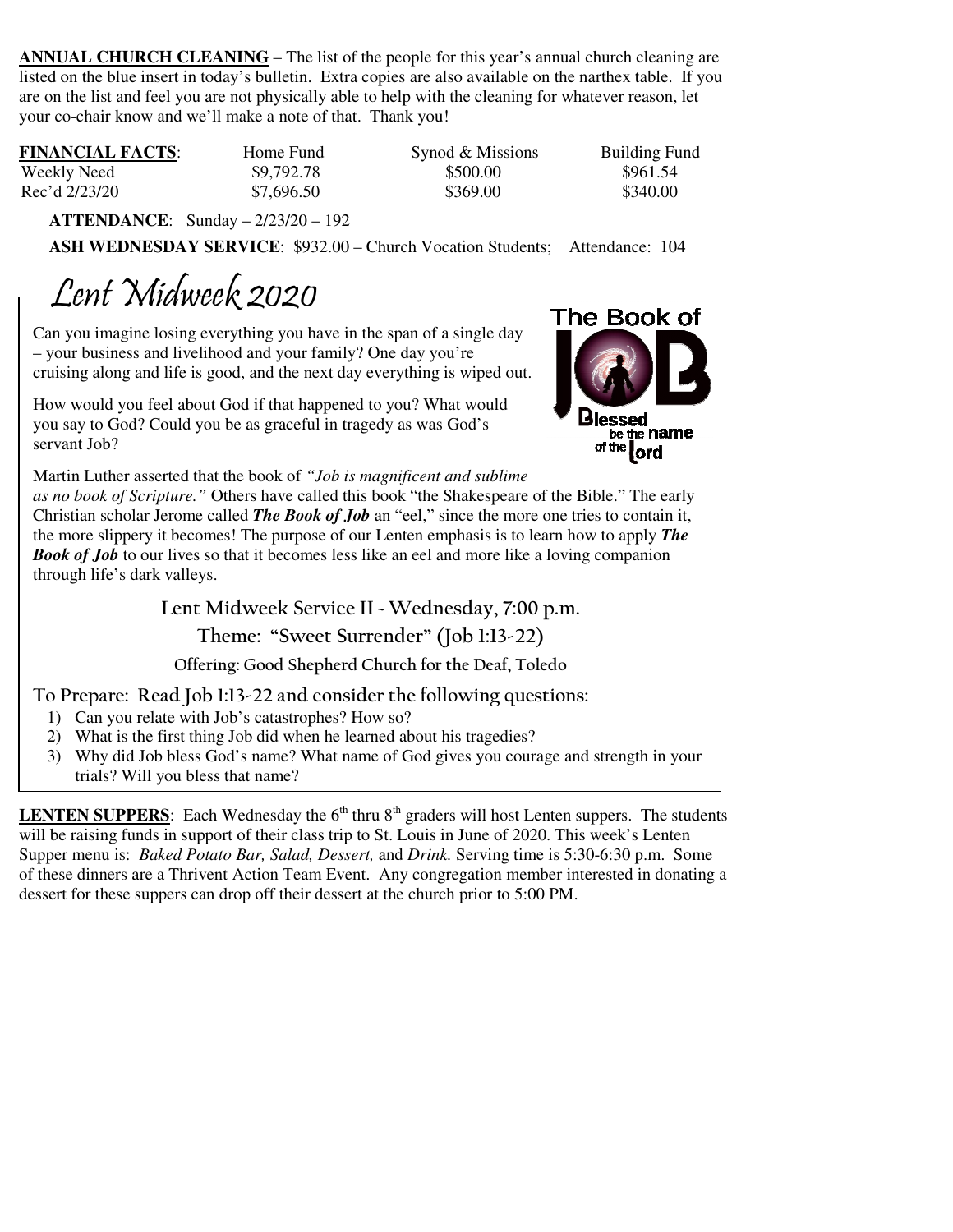**BIBLE STUDIES DURING LENT!** Often during the season of Lent, Christians will give up something – desserts, sweets, screen time, etc. – as a reminder that Christ gave up His life for us. This is a fine devotional practice. **But you should also consider committing to something new for Lent,** as a reminder of the

commitment Christ made to go to the cross for us! And what could be a better, more salutary, commitment than to attend a Bible study



during these weeks? In the spirit of St. Paul who wrote, *"I want to know Christ" (Phil 3:1),* join us! Lent Bible study options are:

#### • **"WHO AM I? WHAT AM I DOING HERE?" (Sunday mornings during Lent)**

 These are the big questions that eventually confront everyone, and they do not go away with time. People try to quell the nagging of these questions with distractions and with rationalizations, but the questions refuse to go away; they demand an answer.

 **God has the answers!** This six-session, video-based Bible study will be conducted on the six Sundays of Lent after worship, starting next Sunday. **This morning we go back to the beginning to find out what God says about who we are.** Join us as we grow closer to Jesus and to each other in the study of God's precious Word.

### • **"JOB" - MEN'S BREAKFAST STUDY (Thursday mornings during Lent)**

 Each Thursday during Lent, **starting this Thursday**, we will gather in the fellowship hall at 6:30AM for breakfast and for a Bible study that coordinates with the midweek Lenten theme on *The Book of Job.* It's a stomach-delighting, soul-nourishing way to start your day! Please join us!

### • **"WHATEVER" - WOMEN'S LENTEN STUDY (Thursday mornings during Lent)**

 In the culture, we use the word "whatever" is a very dismissive way, as if to say we just don't care about things. St. Paul, however, uses that word in his letter to the *Philippians* to draw attention to the things we should care about the most – whatever is true, whatever is noble, whatever is right, etc. (Phil. 4:8)

 Join us for a women's Lenten Bible study titled, *"Whatever: Keeping Your Heart in Tune With Whatever Life Brings."* **This study will be Thursday mornings during Lent, starting this Thursday (Feb. 27), 10:00-11:15AM** *(we may not go the full time, but we'll never go past 11:15)*. Meet in the north fellowship hall. Our study leader is Nancy Nemoyer, an LC-MS commissioned deaconess and former director of the deaconess program at Concordia University, Chicago.

**JAVA JOY SIGN UP** – Java Joy on the second Sunday of each month is a wonderful time of fellowship for us, but we need hosts to make it happen. **Hosting Java Joy does not need to cost you anything – you are free to reimburse your expenses from the Java Joy kitty.** So please don't hesitate to sign up! A list of host duties is available on the table in the narthex next to the sign-up list. Thank you for serving in this way!



**IF YOU'RE EVER IN A PINCH** and could use a little help, the *Good Neighbor Fund* is there to assist you too! Please don't be bashful about asking – everything is strictly confidential. Just give Pastor Niermann a call, and we'll see what we can do!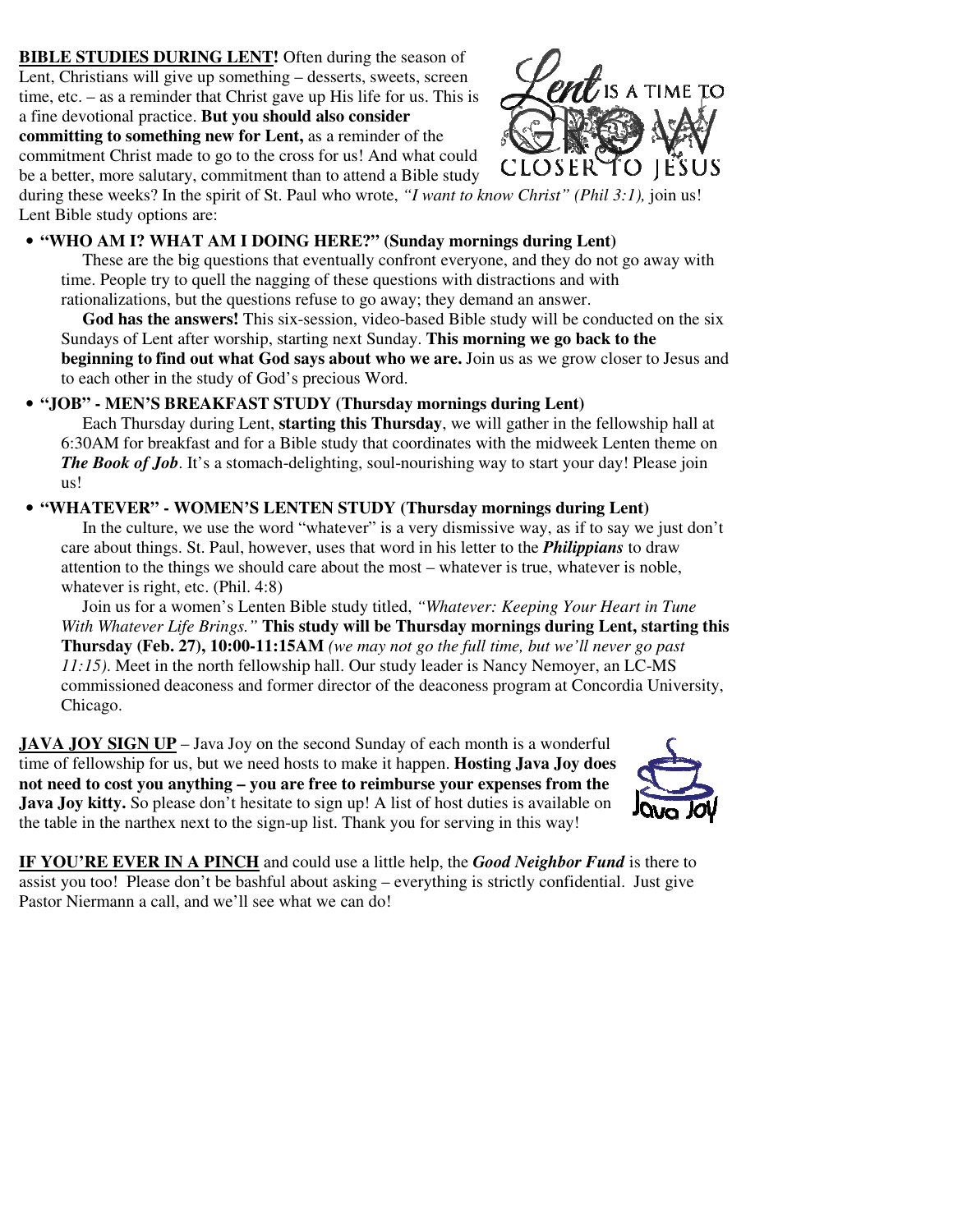**EASTER FLOWER ORDERS:** We are now taking orders for the various flowers to purchase "in memory of" or "in honor of" someone special in your life. Orchid order forms are inserted in today's bulletin and are also available on the narthex table. Drop your order form and payment to **St. John Lutheran Church** into the container at the narthex table or return to the church office. **Order**  deadline is Monday, March 16<sup>th</sup>. Don't wait till the last minute! No late orders can be taken!

**OLD SCHOOL RENOVATION BROCHURES** – Recently the *Old School Renovation Finance Committee* sent out a mailing to St. John Lutheran Church members and to SJLS Alumni with an informational brochure about the Old School renovation, and the opportunity to participate in this project through monetary gifts. If you would expect to have received this mailing but for some reason did not, please accept our apology (nothing is perfect in this world), and pick up one of these brochures in the narthex. **Thank you to everyone for your gifts and donations to this project!** 

**WINTER PARKING LOT ASSISTANCE** – If you are able-bodied and sure-footed, please consider serving God's people by coming a little early on those Sundays when the winter weather is a bit dicey, to help park cars for those who come to the carport, and/or to go outside and give an arm to assist those who need help walking across the parking lot. No need to sign up – just show up a little early to lend a helping hand. Thank you!

**NEXT, VBS VOLUNTEERS** – Very soon we will begin the process of signing up volunteers for Vacation Bible School 2020. As in years past, we will need 'Story Tellers' to tell the day's Bible story and to teach its lesson, aids to help the students memorize Bible verses, a craft coordinator and helpers, a snack coordinator and helpers, and an activities coordinator and helpers. We will also need some youth volunteers to help as guides to help groups of students get where they need to be, and to be general helpers. **Watch for the sign-up list soon!**



**ENROLLMENT FOR PRESCHOOL**: The St. John Lutheran Preschool is now accepting enrollment applications for 2020-21 school year. Anyone interested in enrolling your child in our preschool program should contact the school office at 419-598-8702 to request an enrollment packet and/or turn in their registration form. Preschool registration is now open to the public, so be sure to register soon. There is a non-refundable \$30 registration fee that must accompany your registration.

# **POSITIONS TO FILL:**

- **TEACHER AID:** St. John Lutheran School is seeking to fill the position for a teacher aid. The applicant must have a high school diploma, be willing to have a background check, be able to help tutor individuals and groups of classroom students, and monitor the students at recess times. In addition the individual should adhere to the teachings and religious beliefs of the Lutheran church. If interested please send or drop off your resume at the school office.
- ► **PRESCHOOL LEAD TEACHER**: St. John Lutheran Preschool is seeking a Lead Teacher for the 2020-2021 school year. This individual must have a high school diploma, have experience in teaching an early childhood program, and be subject to a background check. If interested please send or drop off your resume' to Pastor Kramer in the office.